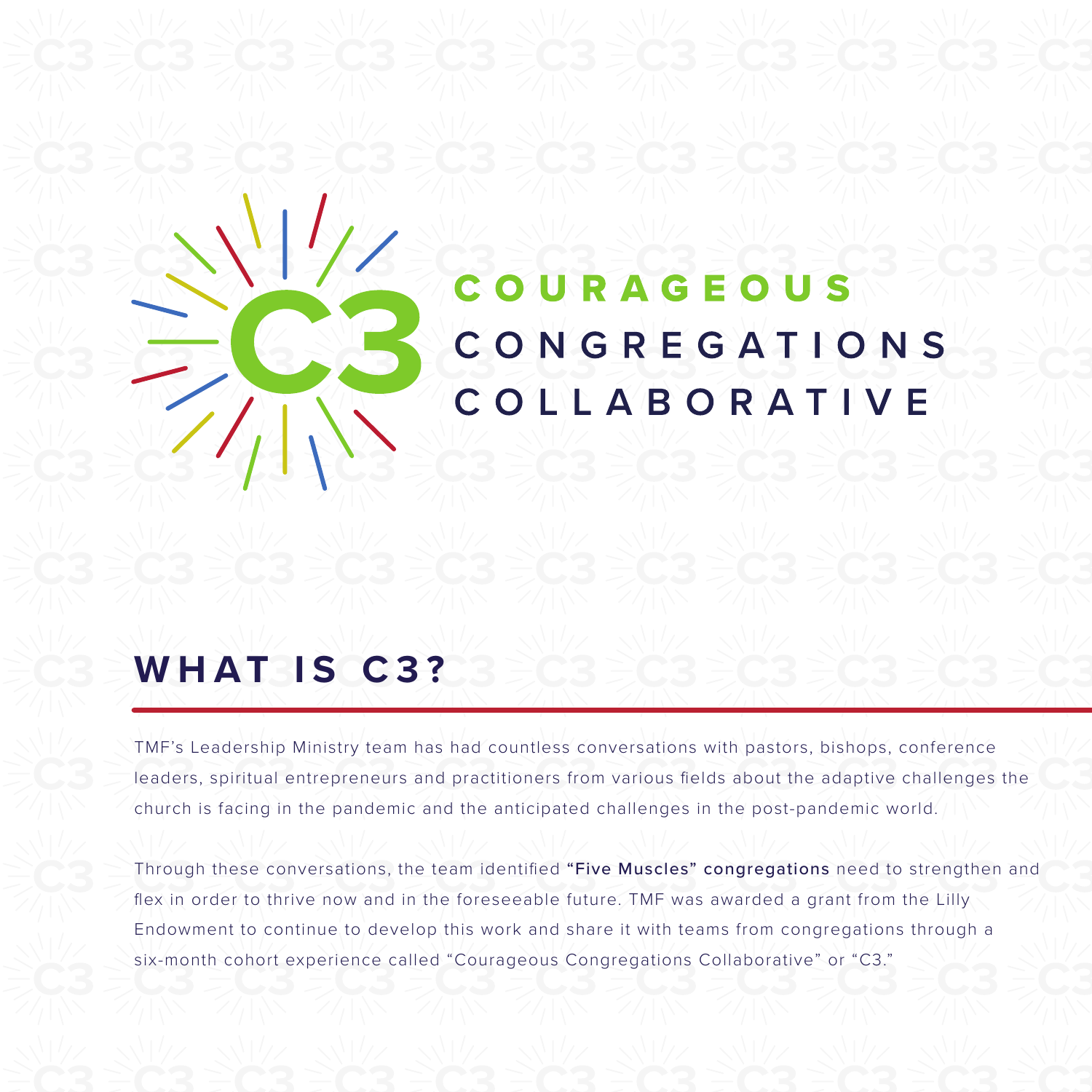

# **THE C3 EXPERIENCE**

Two cohorts, each consisting of teams from three congregations, will meet virtually twice a month from September - November 2022 and January - March 2023. During this time, facilitators will engage teams in conversation and experiences related to each of the five adaptive muscles congregations need to strengthen in order to be fit, agile, and ready for God's now. By the end of C3, teams will have clarity about the next faithful steps God is calling them to take in and with their congregations to exercise the five muscles now and in the future. Teams can apply for a micro-grant to help fund their next faithful steps. Facilitators will meet in person with teams in Spring 2023 to offer continued support.

### **C3 OFFERS CONGREGATIONAL LEADERS AN OPPORTUNITY TO**

Deal with the myth of 'getting back to normal', Think more comprehensively about the church's ministry Engage in a process that is spiritually centered, not just management centered Wrestle with what it means to focus the congregation's ministry and be clear about outcomes Gain clarity about what is their faithful next step as leaders Engage as a disciple in a conversation, not a church member in a committee meeting

### **C3 OFFERS PASTORS AN OPPORTUNITY TO**

Participate in an intensive experience of leadership development without having to be in charge Do something alongside congregational leaders rather than for them Experience a process that is not driven by the need to make decisions Feel and understand the difference between discernment and planning Receive supportive, non-judgmental encouragement Discover with others God's call for the congregation in this next season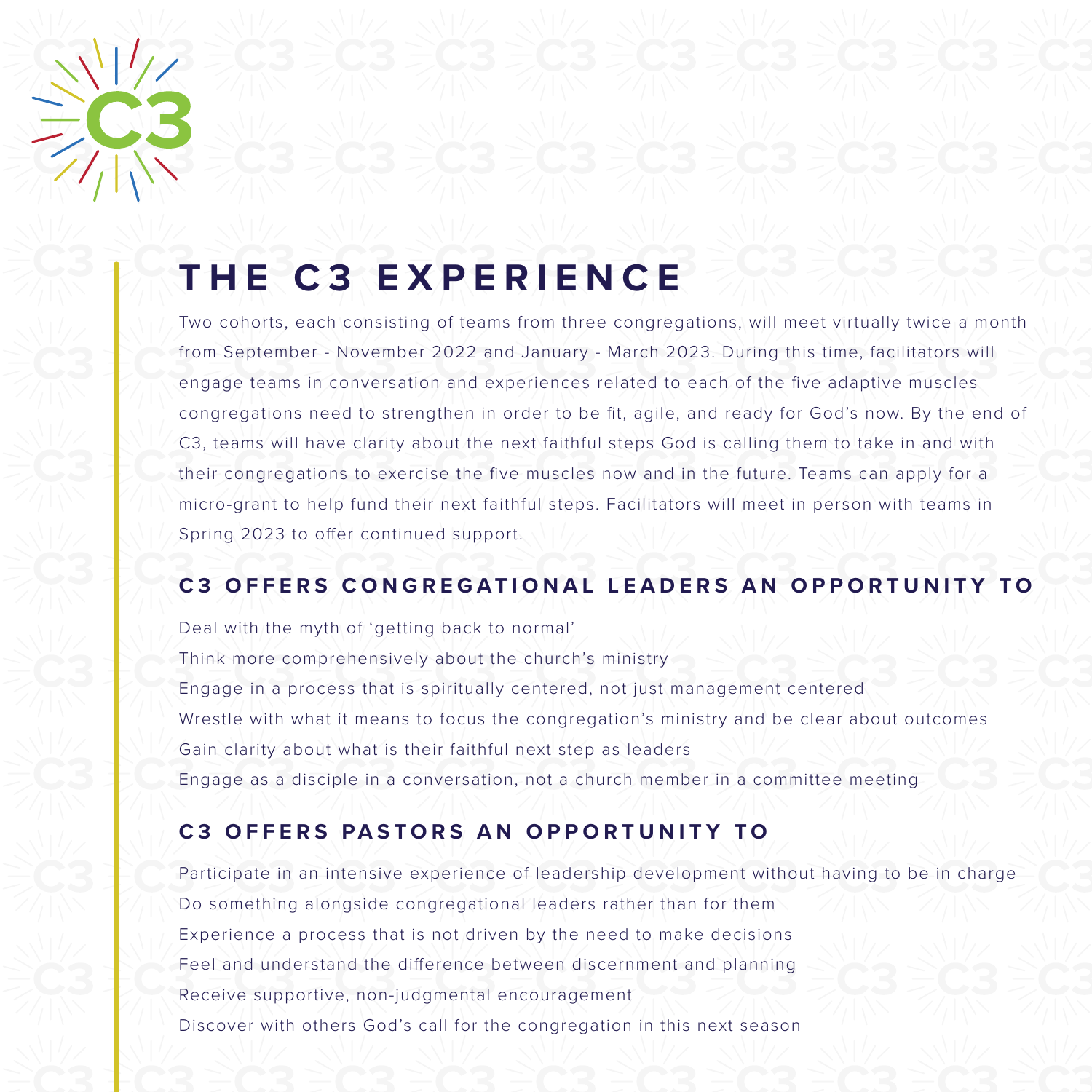# **THE 5 ADAPTIVE MUSCLES**

The primary component of C3 is the Five Muscles. Each muscle is listed below with some of the key discernment questions we will explore together.

**GRIEVING WELL** What is our shared narrative of Grief? Why are we so reluctant to name why we miss what we miss? How is grief impacting us and our decision-making today?

**DISCERNING PURPOSE** Are we living out of our self-appointed preferences, or God's purpose for us? What is the difference God is calling us to make now?

**WALKING ALONGSIDE** What is needed to move from "We welcome you" to "We stand with you" to "We need you"? Who are our neighbors now? What are the gifts of our neighborhood?

### **DISTRIBUTING POWER**

Where is the power in your congregation? In your community? How is the power dynamic impacting decision-making? What happens if someone in your church says, "I have a dream for a ministry?"

### **EXPANDING IMAGINATION**

Who can teach us what we don't know? Who can open up a new part of the world to us? What does this disruption make possible?